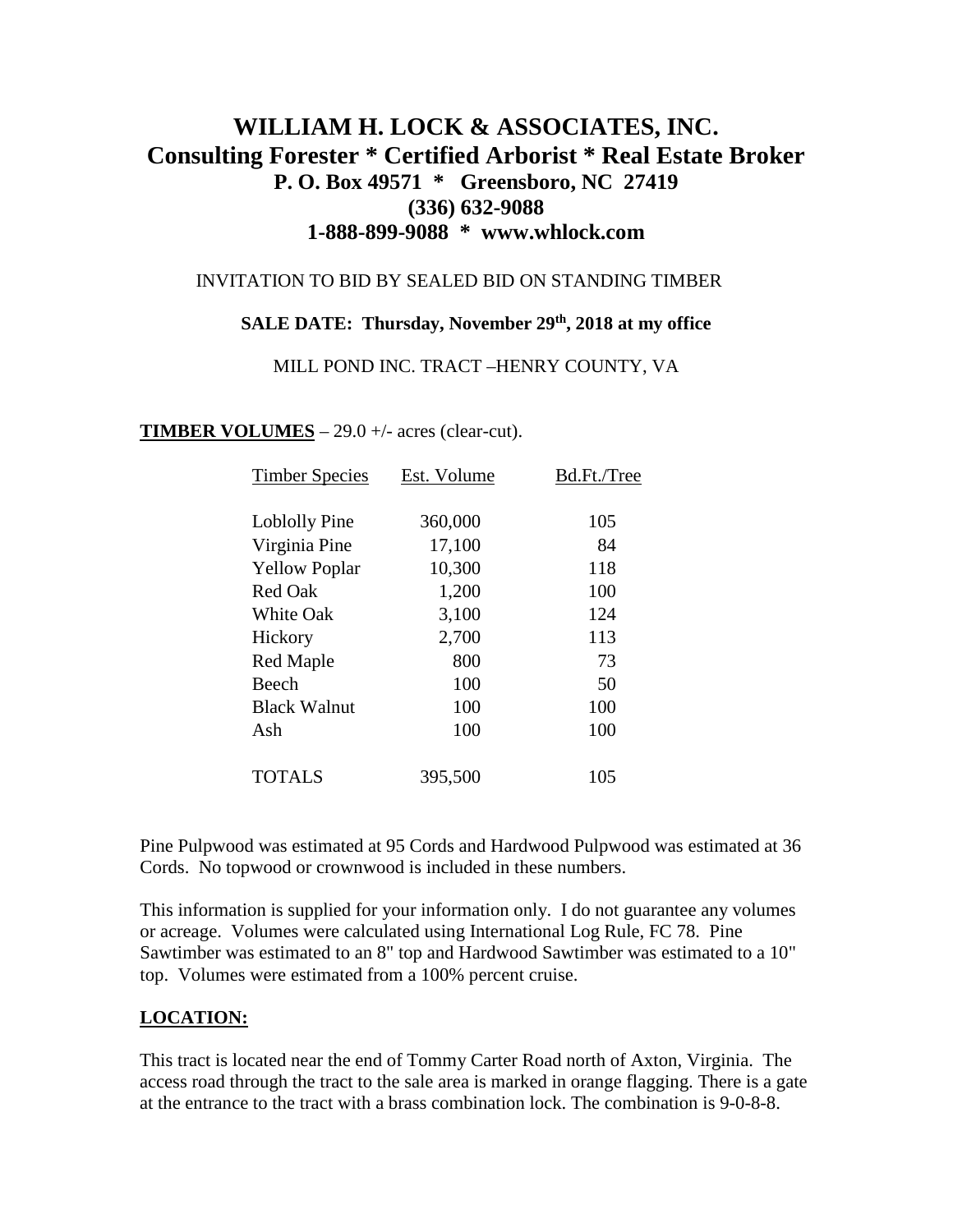Page Two Mill Pond, Inc. Tract - Timber Sale Sale Date: Thursday- November 29<sup>th</sup>, 2018

## **BIDS:**

The Mill Pond, Inc. Tract is being sold on a lump sum sealed bid basis. Bids will be accepted by **regular mail** if received by 5:00 pm on Wednesday, November 28th, 2018 **OR** bids will be accepted by **email [\(jcbarnes@whlock.com\)](mailto:jcbarnes@whlock.com), telephone (336-632- 9088), fax (336-632-9088), or in-person** at my office until 11:00 am on Thursday, November 29<sup>th</sup>, 2018. At 11:00 am on Thursday, November 29<sup>th</sup>, 2018 all bids received will be recorded. The successful bidder will be notified within 24 hours of the bid openings. A 10% deposit may be requested to be delivered to William H. Lock  $\&$ Associates, Inc. within 72 hours of the bid opening. The balance of the sales price is to be delivered at the sale closing. **THIS SALE MUST CLOSE ON OR BEFORE 5:00 PM WEDNESDAY DECEMBER 19th, 2018.** The seller reserves the right to refuse or accept any and all bids. Seller will consider all bids. The seller will be responsible for the timber deed preparation, revenue stamps if recorded, and the forestry consultant fees. The buyer will be responsible for all other closing costs. A \$1,000 performance deposit will be payable at closing and held in a non-interest-bearing trust account until satisfactory completion of logging. The performance deposit does not limit the buyer's liability.

# **PLACE OF SALE:**

The timber sale will be held at the office of William H. Lock & Associates, Inc. in Greensboro, NC. The office address is 375 S. Swing Road, Greensboro, NC 27409. Telephone and Fax: 336-632-9088; [Email: jcbarnes@whlock.com](mailto:Email:%20jcbarnes@whlock.com) 

## **CONDITIONS OF SALE**:

1. The Buyer shall have 24 months from the date of the timber deed to cut and remove all merchantable timber within the "Sale Areas". The "Sale Area" has been marked with pink flagging. No trees marked with flagging and no trees beyond these are to be harvested. **THIS SALE MUST CLOSE ON OR BEFORE 5:00 PM WEDNESDAY DECEMBER 19th, 2018.**

2. The Buyer shall access the tract from Route 914 (Tommy Carter Road). The access road to the "Sale Area" is flagged orange. All access routes will need to be installed and/or maintained according to all Virginia Best Management Practices and/or any applicable River Basin Rules. All existing roadways must remain open and passable by ordinary pick-up truck traffic at all times during the harvesting operation and must be left in similar condition and passable by ordinary pick-up truck traffic at the completion of the harvesting operation. Call W.H. Lock if questions concerning access routes. The entrance gate should be locked at the end of each day and/or while no harvesting activity is taking place.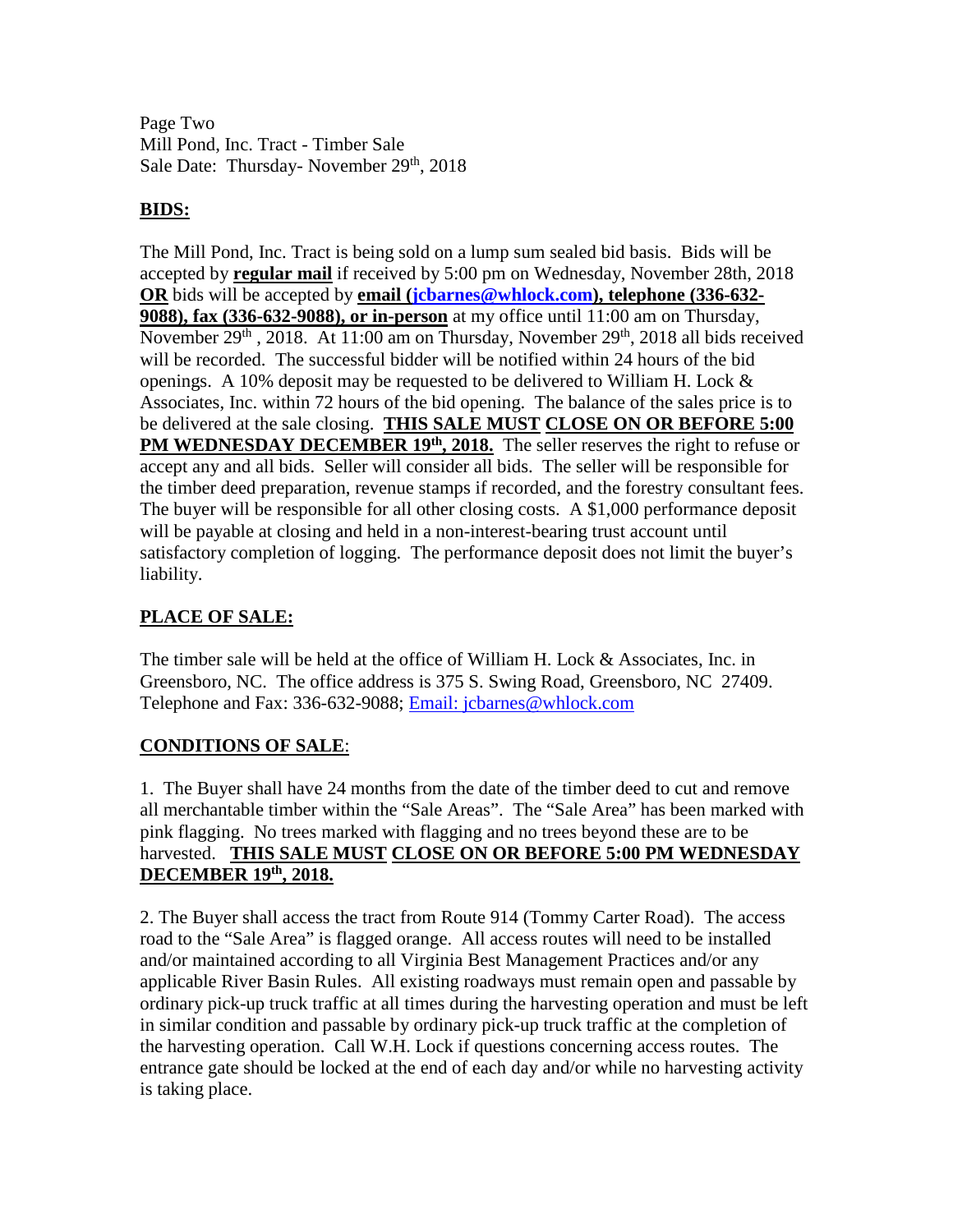Page Three Mill Pond, Inc. Tract - Timber Sale Sale Date: Thursday – November  $29<sup>th</sup>$ , 2018

3. The Buyer is responsible for maintaining a clean site. No equipment parts, trash, tires or other debris created as a result of the harvesting operation shall be left on the property. It shall be the Buyer's responsibility to clean up any hazardous material or chemical waste spills including but not limited to Diesel Fuel, Hydraulic Fluid, Machine Oil, and/or Gasoline upon the subject property if deposited as a result of the harvesting operation. Responsibility will include any required remediation including but not limited to the removal of contaminated soils.

4. Harvesting operations must not interfere with any farming operations and farming operations must not interfere with any harvesting operations. Decking, loading or hauling will not be permitted in any existing open fields or pastures immediately adjacent to the timber unless approved by William H. Lock & Associates, Inc. If approved, open areas must be free of logging debris, smoothed when completed, and re-seeded if necessary.

5. The Buyer is responsible for Virginia timber harvest notification and for following all Federal, State, and local regulations regarding timber harvesting activities. If required, Buyer is responsible for obtaining any necessary permits or licenses required for timber harvesting. All logging operations must conform to Virginia Best Management Practices and any applicable water quality regulations. In the event that a non-compliance situation is identified on the tract as a result of the harvesting operation, William H. Lock  $\&$ Associates, Inc. will have the express right to suspend the harvesting operation until the situation is brought into compliance. No trees or other logging debris shall be left in or across the property boundary, sale cutting lines or access roads. Decking, loading or hauling will not be permitted in any existing open fields or pastures immediately adjacent to the timber unless approved by William H. Lock & Associates, Inc. All deck sites will need to be free of logging debris, ripped and smoothed when completed, and re-seeded with a wildlife friendly seed mixture.

6. All necessary sale harvest boundaries have been marked with pink flagging. Landowner guarantees the pink flagged sale boundaries. No flagged trees denoting the sale boundary shall be cut and no trees outside the boundary lines shall be cut. If trees marking the sale boundary are cut, Virginia timber trespass laws may apply. No trees shall be cut to fall on a neighboring landowner's property or where potential damage may occur. If existing property corners are damaged or removed as a result of the harvesting operation, Buyer agrees to replace the markers at the correct surveyed location at their own expense.

7. Buyer agrees to notify William H. Lock & Associates, Inc., P. O. Box 49571, Greensboro, NC 27419 at least 3 days in advance of the beginning of the harvesting operation and at least 3 days in advance of the completion of the harvesting operation.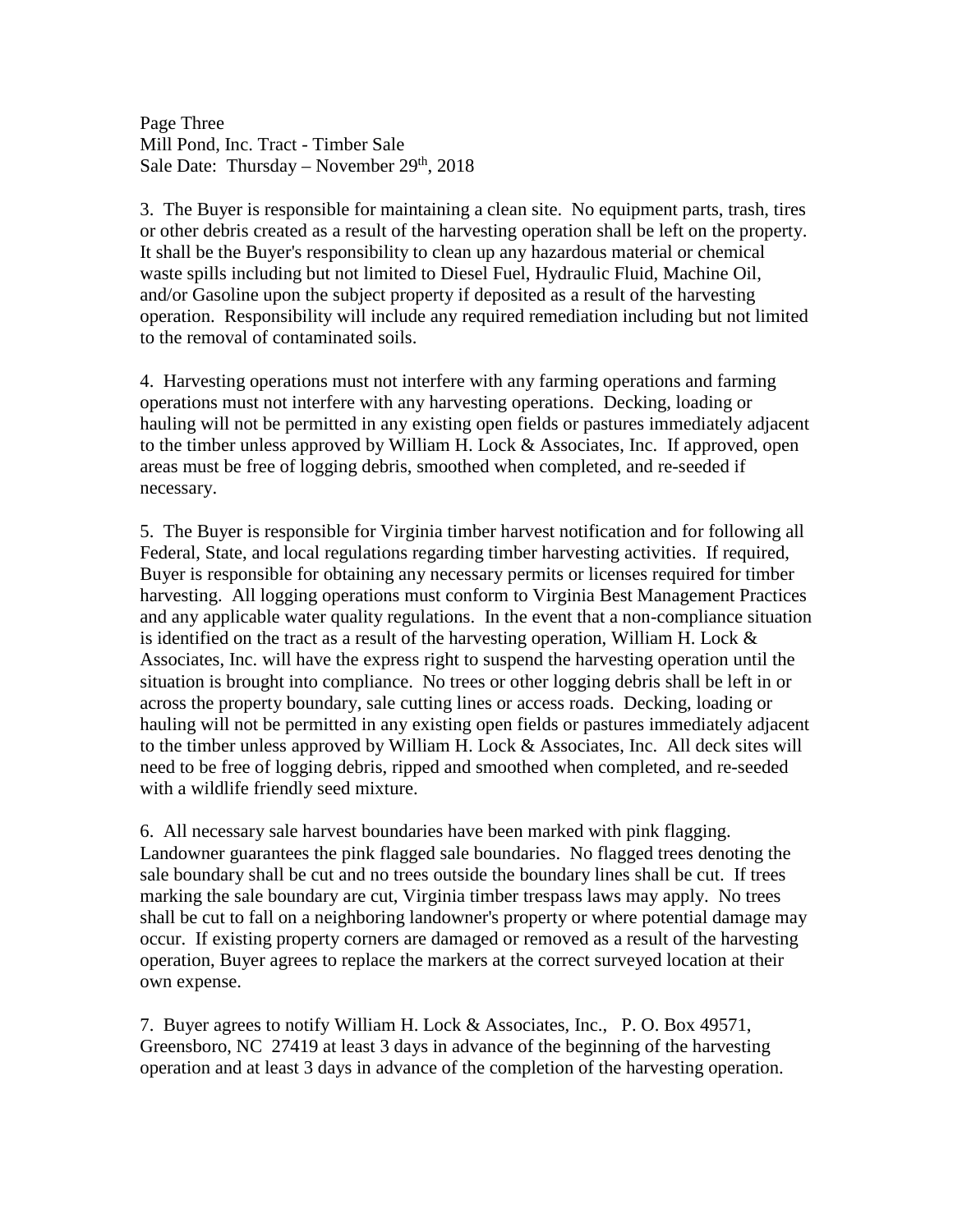Page Four Mill Pond, Inc. Tract - Timber Sale Sale Date: Thursday – November  $29<sup>th</sup>$ , 2018

The buyer and/or logger must complete a pre-harvest inspection with WHL  $\&$  Associates prior to beginning any logging activity. Buyer is responsible for notification to VDOF.

8. Seller or their Agent reserves the right, in its sole discretion, to require the termination of all timber harvesting in the event that weather conditions cause the land to become so wet that continued logging will cause excessive site damage and rutting. Seller agrees to extend the cutting time automatically for the number of days of required termination if he exercises this item. If work is allowed to continue during the determination process, Buyer agrees to repair any excessively rutted areas.

9. The Buyer shall indemnify and hold harmless the Owner and its officers, directors, employees, and shareholder, and his agent or assigns, from any and all liability and any and all loss, including attorney's fees and other reasonable expenses incurred, arising from the negligence, if any shall occur, in the operations, activities, or omission of Buyer incident or related to this contract or upon the Sale Area, including such liability or loss caused by acts of omissions of Buyer's employees, contractors, sub-contractors, employees of contractors or sub-contractors, or licensees of Buyer, or to any others for property damage, personal injury, death, or otherwise. Buyer, its agents, employees and assigns shall at all times exercise reasonable care to minimize and reduce the hazard of fire. In the event fire destroys any of the Seller's timber and/or property, the Buyer will be held liable for these damages provided the fire was caused by the harvesting operation or the Buyer's negligence.

10. Once purchased, the Timber shall not be assigned by the Buyer, either in whole or in part without the prior written consent of the Seller.

11. Seller warrants his title to said timber and agrees to defend said title against any and all claims for taxes, mortgages, or any other encumbrances at his own expense.

12. Seller or their Agent reserves the right to inspect the harvesting operations of the Buyer upon the Seller's lands at reasonable times and intervals. In the event the Seller or his Agent detects any violations of the timber deed or contract, the Seller or his Agent reserves the right to suspend all harvesting operations until the violations are corrected. Any questions regarding this sale should be directed to William H. Lock  $\&$  Associates, Inc. in Greensboro, NC.

13. The property is currently leased for hunting and the hunters will be notified of the pending harvesting operation once the landowner has been notified that harvesting will be beginning. All parties should exercise care and caution when conducting preview inspections or working on the tract and be aware of others.